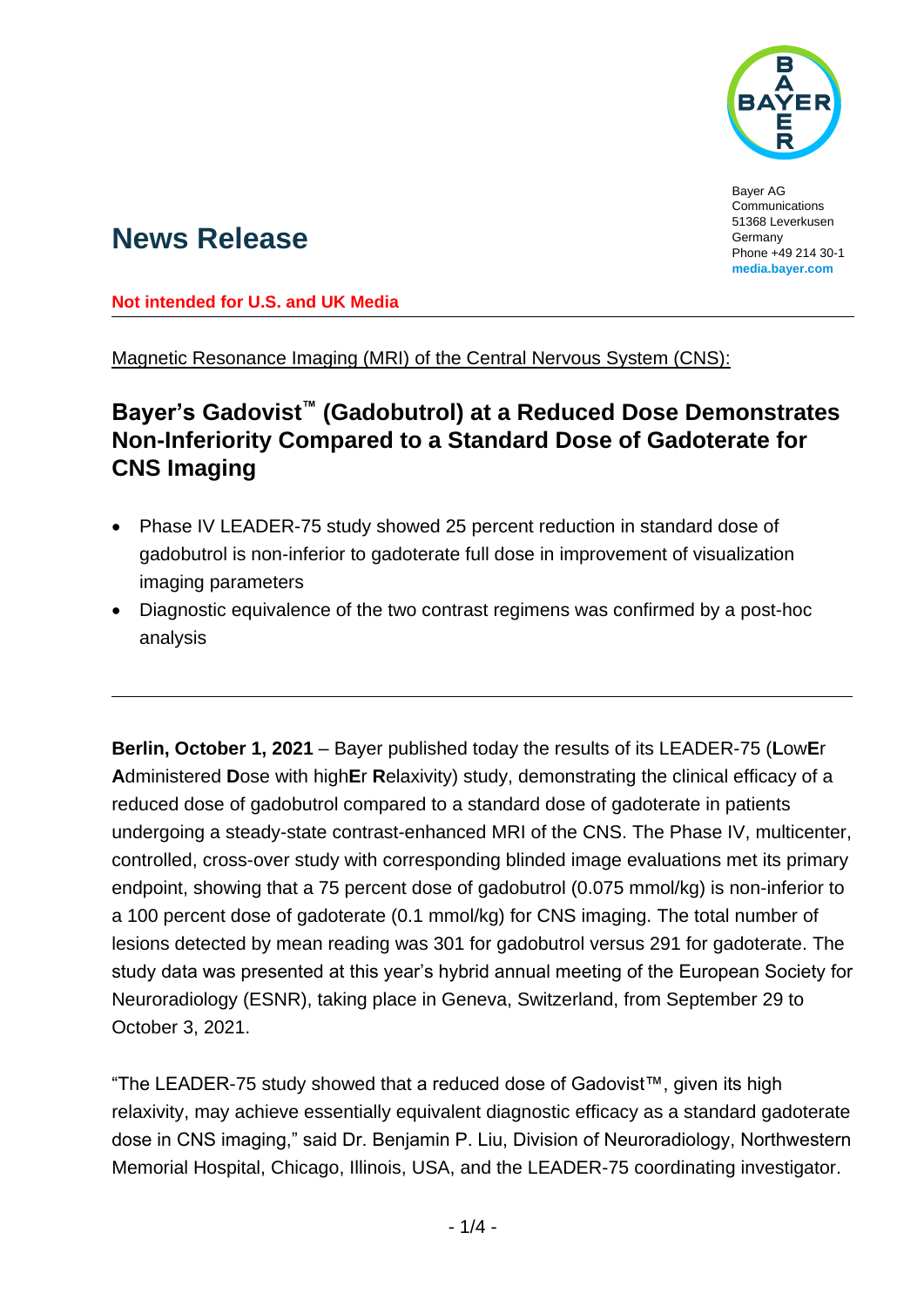Gadobutrol is an approved and commonly used macrocyclic gadolinium-based contrast agent (GBCA) for CNS imaging and several other indications. MRI provides a radiationfree, non-invasive means to obtain detailed images of the body. The administration of GBCAs during MRI helps physicians answer critical medical questions in the diagnosis and monitoring of disease. Currently, the standard dose for all marketed GBCAs, including gadobutrol and gadoterate, is 0.1 mmol/kg body weight.

"At Bayer, we are constantly striving to provide the best possible therapeutic and diagnostic options for physicians and patients," said Prof. Dr. Olaf Weber, Head of Radiology Research and Development at Bayer. "LEADER-75 underlines our commitment to developing contrast agents that provide physicians with the image enhancement required for optimal diagnosis while continuing to explore opportunities to reduce the dose for patients as best as possible."

### **About LEADER-75**

The LEADER-75 study analysis included 141 male and female adult patients at least 18 years of age, of any ethnic group with known or highly suspected contrast enhancing CNS pathologies. All patients were referred for contrast-enhanced MRI of the CNS based on current clinical symptoms or on a previous imaging procedure. The primary objective of the study was to demonstrate the non-inferiority of a reduced dose of gadobutrol compared to a standard dose of gadoterate based on blinded readers' evaluation of three primary variables: degree of lesion contrast enhancement, assessment of lesion border delineation, and internal morphology of lesions. In a post-hoc analysis, mean reading for these three primary variables differed by less than 1% between gadobutrol and gadoterate, supporting equivalence of all measures using a narrow ±5% margin (p≤ .025). Safety was evaluated by analyzing the frequency of treatment-emergent adverse events (TEAE). There were five patients (3.2%) with TEAEs, which were non-serious and mild. There were three patients (1.9%) with drug-related TEAEs – one on gadobutrol (paresthesia) and two on gadoterate (pruritus, urticaria).

The study results were featured online by [the American Journal of Roentgenology](https://www.ajronline.org/doi/pdf/10.2214/AJR.21.25924) (AJR) recently, and will be published in the print version of the journal in November 2021.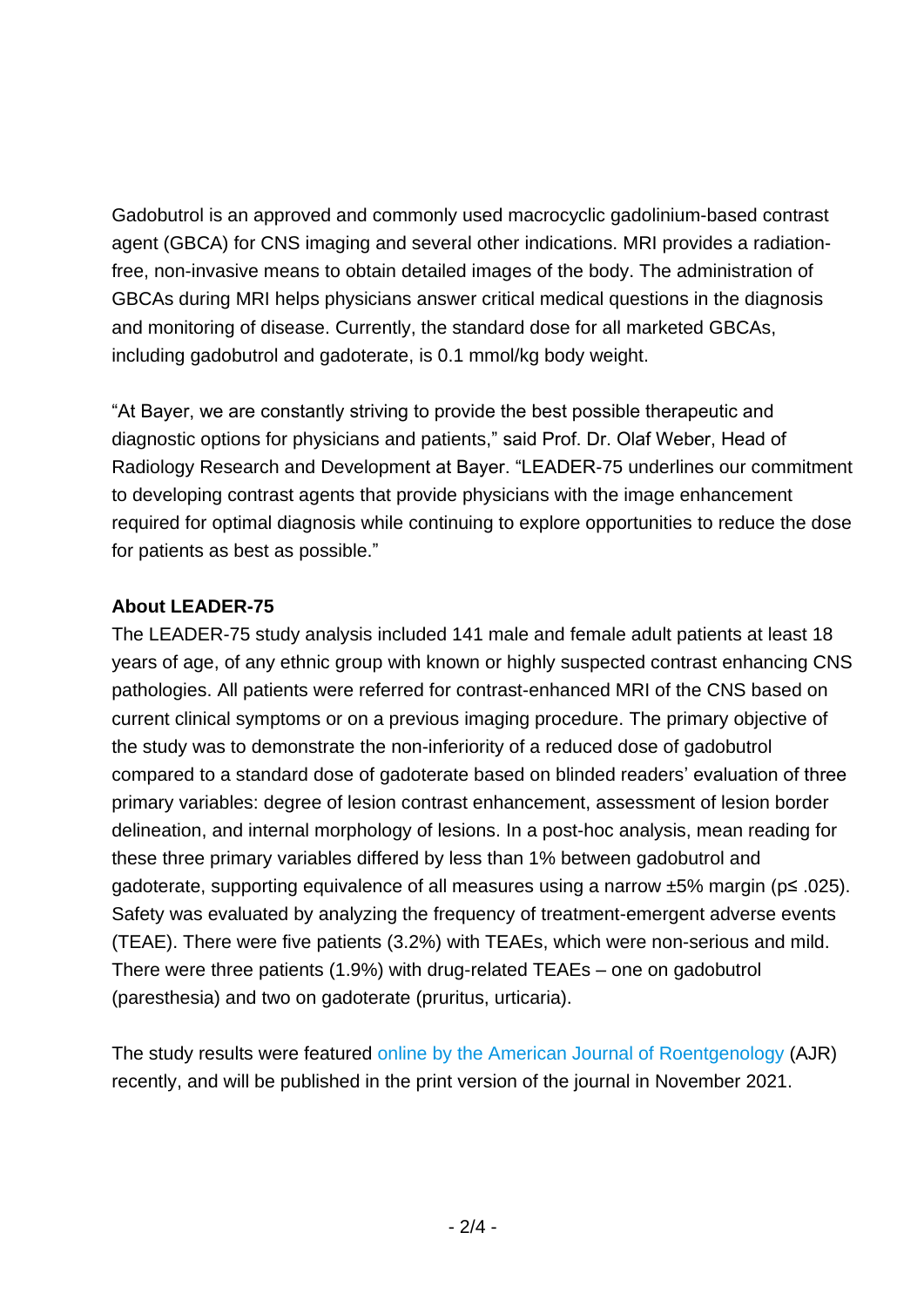#### **About Gadovist™ (gadobutrol)**

Gadobutrol was first approved for contrast enhanced (CE) MRI of the central nervous system (CNS) in 1998 and is currently approved for several indications in more than 100 countries, including the European Union (EU), Australia, Canada, China, South Africa, Mexico, New Zealand, Turkey, Japan, and several Asian countries. Approved indications include CE MRI of the CNS, CE-MRA (2003), CE MRI of the liver and kidneys (2007), and CE MRI of all body regions (whole body, 2012) in the EU and other countries.

Gadobutrol injection was first approved in the U.S. in March 2011 for intravenous use in diagnostic magnetic resonance imaging in adults and children (2 years of age and older) to detect and visualize areas with disrupted blood brain barrier and/or abnormal vascularity of the central nervous system. It was further approved in the U.S. in 2014 for MRI of the breast to assess the presence and extent of malignant breast disease and for pediatric patients less than 2 years of age, including term neonates, to detect and visualize areas with disrupted blood brain barrier and/or abnormal vascularity of the central nervous system. In 2016, it was approved in the U.S. for use with magnetic resonance angiography (MRA) to evaluate known or suspected supra-aortic or renal artery disease in adult and pediatric patients (including term neonates).

Gadovist™, also known as Gadovist™1.0 and Gadavist™ in other regions, is an aqueous solution of gadobutrol, a gadolinium (Gd)-based extracellular contrast agent for MRI with a macrocyclic structure.

Over 75 million gadobutrol-enhanced MRI procedures have been performed worldwide to date.

### **About Radiology at Bayer**

Everyone deserves clear answers about their health, starting with an early and accurate diagnosis. As a true life-science company with a heritage of around 100 years in Radiology, Bayer is committed to providing excellence, from innovative products to highquality services. The portfolio includes contrast media for computed tomography (CT), X-Ray, and magnetic resonance imaging (MRI), devices for their precise administration, informatics solutions to support efficient and optimal patient care, as well as acknowledged educational programs. In addition, Bayer is strongly committed to research and development and leverages artificial intelligence, thus further driving innovation in